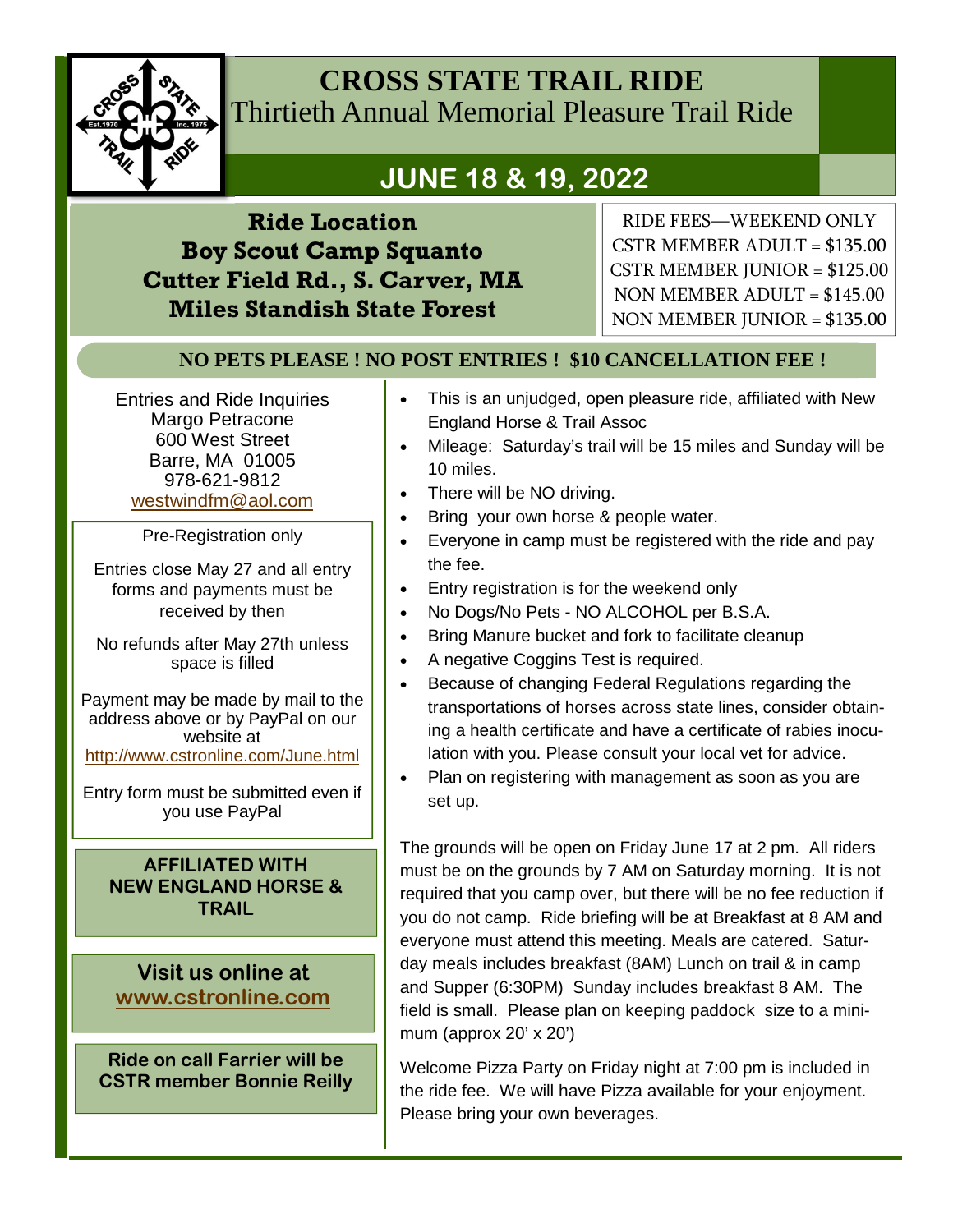

**CROSS STATE TRAIL RIDE** Thirtieth Annual Memorial Pleasure Trail Ride

## **JUNE 18 & 19, 2022**

**Ride Location Boy Scout Camp Squanto Cutter Field Rd., S. Carver, MA Miles Standish State Forest** 



DIRECTIONS - FROM RTE 495 - Take Exit 2 off Rte 495 (Rte 58) and follow signs to Miles Standish State Forest. Go 3.2 miles to a right on Cranberry Rd, then 2.8 miles to headquarters and detour sign. Turn left onto Lower College Pond Rd and follow for 1 mile. At fork, bear right onto Halfway Pond Rd., Go 8 tenths to a right onto Upper College Pond Rd. Go 1 mile to a left onto Fearing Pond Rd., then 1.4 miles to a right onto Cuttersfield Rd., and 1.1 miles to Camp Squanto

FROM Rte 3 - Take Exit 13 off Rte 3 onto Long Pond Rd., travel 3.7 miles to Miles Standish State Forest Entrance on the right. Travel 1.8 miles on Alden Pond Rd to a left onto Upper College Pond Rd., then 3 miles to a left onto Fearing Pond Rd, then 1.4 miles to a right onto Cuttersfield Rd., and 1.1 miles to Camp Squanto

Link to online map **Google Maps https://goo.gl/maps/WhjKsP3PGoCUNiQx8**

**Do not use GPS in the PARK - it will not be accurate.**